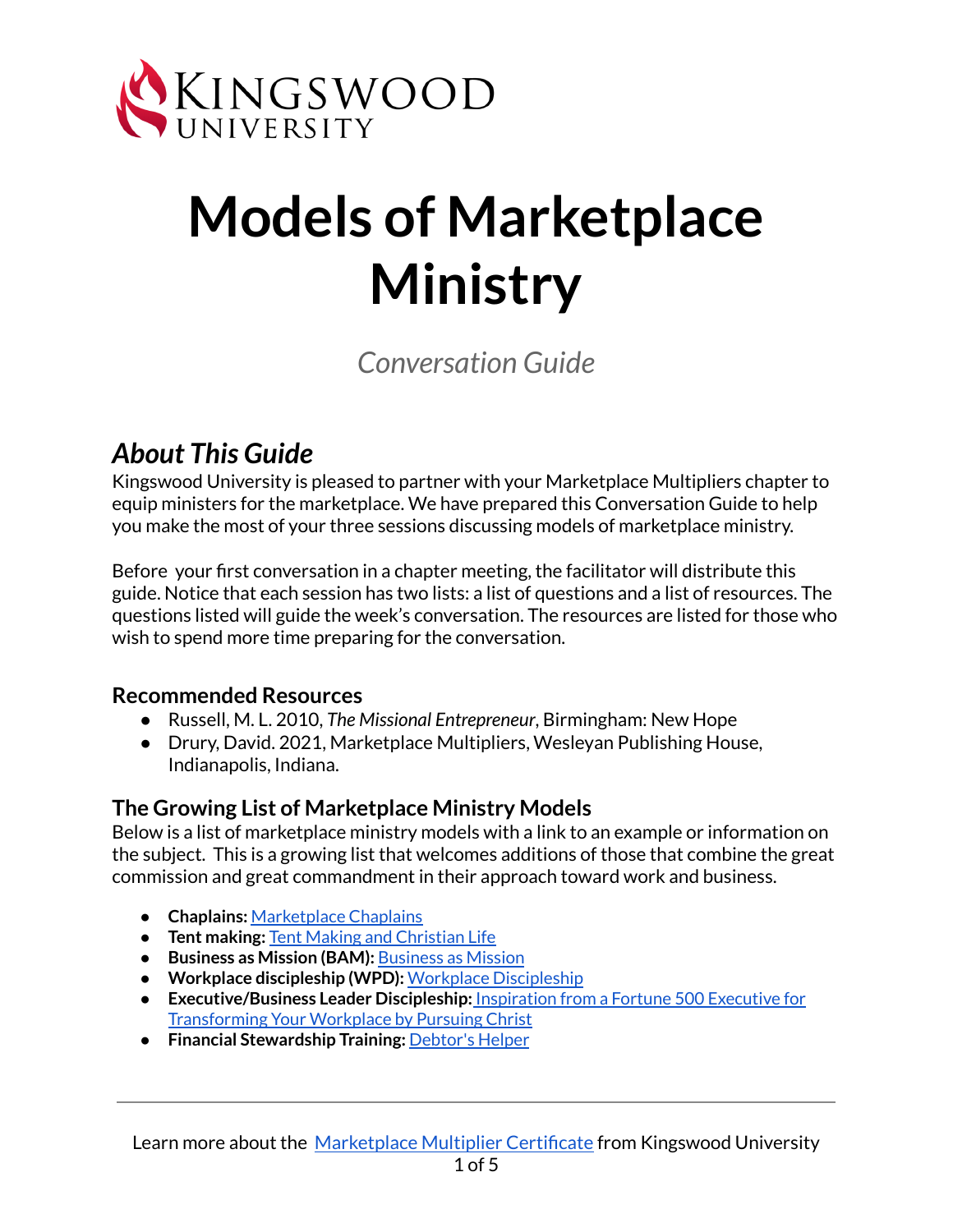- **Workforce Development(WFD):** Shiloh [Outreach](https://www.shilohoutreachc.org/) Center
- **Enterprise Coaching and Mentoring (ECM):** Christian [Enterprise](http://thegenesisfoundation.net/consulting/christian-enterprise-coaching/) Coaching
- **Marketplace Ministries Advocacy and Mobilization (A&M):** Chiang Mai [Perspective](https://edensbridge.org/2013/04/)
- **Microfinance Initiatives (MFI)[:](https://bankingforthefuture.wordpress.com/tag/mfi/)** Staying on [Mission](https://www.christianitytoday.com/ct/2011/may/stayingonmission.html)
- **Business For Mission (BFM)** [Business](https://businessformission.org/) for Mission
- **Christian Community Development Corporations (CDC)** How A Christian [Community](https://www.useful-community-development.org/Christian-community-development-corporation.html) [Development](https://www.useful-community-development.org/Christian-community-development-corporation.html) Corporation Differs from Other CDCs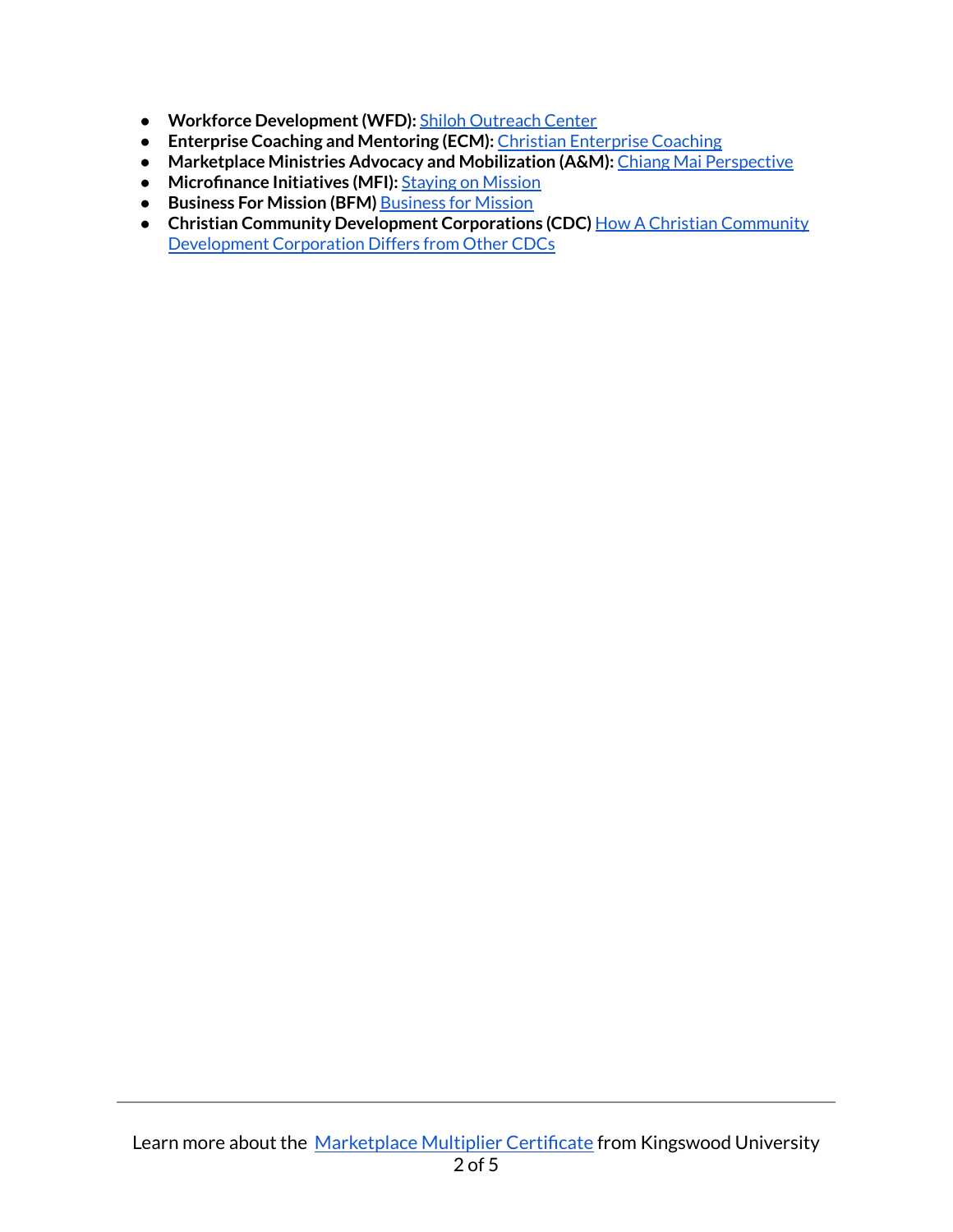## *Meeting One: The Best Model*

Scheduled for

In this session we will be considering the question: What is an effective marketplace **multiplication model?**

Key Questions:

- Just what makes business a good vehicle for mission?
- A good model of Marketplace ministry is aligned with the mission of God for the world. (see chart below) Does your Marketplace model address these needs?

| Four Areas of Brokenness and God's Mission |                   |                                        |
|--------------------------------------------|-------------------|----------------------------------------|
| <b>Original Creation</b>                   | <b>Brokenness</b> | <b>God's Mission of Reconciliation</b> |
| Genesis 1:31                               | Romans 8:22       | 2 Cor. 5:19                            |
| 1. Abundance                               | Broken by Sin     | Restored through Christ                |
| 2. Relationships                           |                   |                                        |
| 3. Creation                                |                   |                                        |
| 4. Spiritual                               |                   |                                        |

● A good model must also blend the Great commission and the Great Commandment (Matthew 22:34-40, Matthew 28:16-20) How does your model address the great commission and the great commandment?

Key Resources:

- Matthew 22:34-40, Matthew 28:16-20
- A model is something that a [copy](https://dictionary.cambridge.org/dictionary/english/copy) can be [based](https://dictionary.cambridge.org/dictionary/english/based) on because it is an extremely good example of its type (Cambridge Dictionary). Is your business based on a model?
- The Perfect Missional [Entrepreneur](https://www.navigatorsbam.org/blog/-the-perfect-missional-entrepreneur)
- Read Russell Chapter 5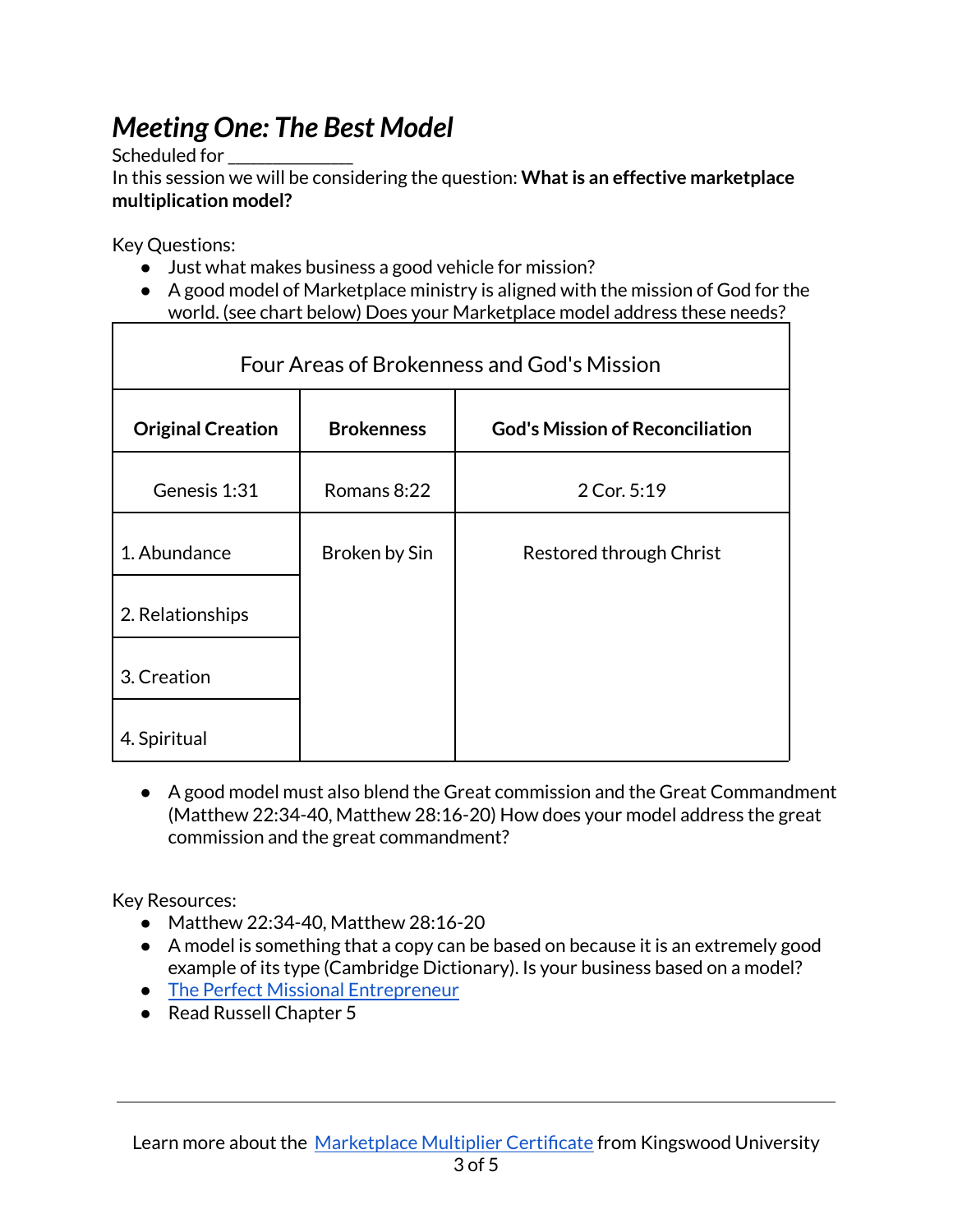## *Meeting Two: Your Businessis your Mission*

Scheduled for

In this session we will be considering the question: **How are organizations models of marketplace ministry?**

Key Questions:

- Tent Making and Business as mission models are two main models for marketplace ministry. What examples of each type can you think of?
- Can you think of types which don't fit these models?
- What type are you involved in or planning to engage?

Key Resources:

- An Overview of [Marketplace](https://edensbridge.org/2013/04/16/an-overview-of-marketplace-ministry-mpm-models/) Ministry (MPM) Models | Eden's Bridge
- 1 Corinthians 9:19-23. 12:12-20
- **2** 10 [Businesses](https://www.youtube.com/watch?v=GshhVvBVcck) That Were Founded on Christian Principles
- Tent Making and Christian Life (Acts 18:1-4) | Bible [Commentary](https://www.theologyofwork.org/new-testament/acts/a-clash-of-kingdoms-community-and-powerbrokers-acts-13-19/tent-making-and-christian-life-acts-181-4) | Theology of **[Work](https://www.theologyofwork.org/new-testament/acts/a-clash-of-kingdoms-community-and-powerbrokers-acts-13-19/tent-making-and-christian-life-acts-181-4)**
- Business as Mission has several definitions. Russell (2010) sees business and mission as two separate activities. The renowned business guru Peter Drucker stated that "the purpose of business is to create and keep customers." (2001) Mission for disciples of Jesus Christ is our partnering with God in his mission and purposes in the world. Mark Russell (2010) defines Business as mission as "business as a vehicle of the mission of God in the world."
- Why Do You Believe In [Business](https://www.youtube.com/watch?v=z5-oruLXdIc) As Mission So Much?
- Read Russell Chapter 6

#### **References**

Drucker, Peter. 2001, *The Essential Drucker* New York: Harper Business

Russell, M. L. 2010, *The Missional Entrepreneur*, Birmingham: New Hope